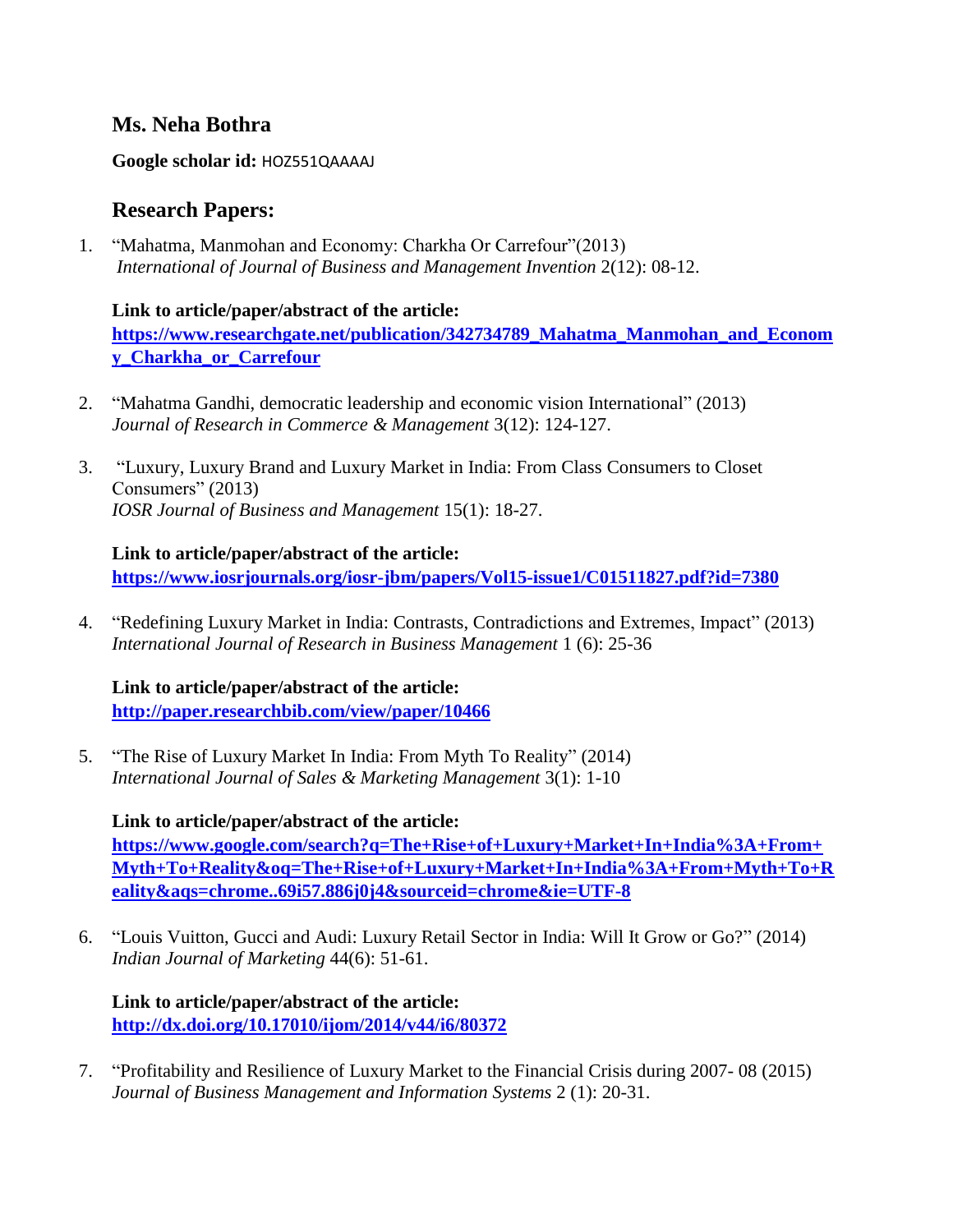#### **Link to article/paper/abstract of the article:**

**<https://qtanalytics.in/journals/index.php/JBMIS/article/view/202>**

8. "Variance Ratio Test of Random Walk in Indian Stock Market" (2015) *Journal of Business Management and Information Systems* 2(2): 89-107.

**Link to article/paper/abstract of the article: <http://dx.doi.org/10.48001/jbmis.2015.0202008>**

- 9. "Valuing Intangibles is still under the Dome: From AS to IAS" (2015) *Veethika*1(2): np
- 10. "Financial Performance of Luxury Market: A Study Of Pre And Post Financial Crisis 2007- 08"(2016) *Indian Journal of Finance* 1(2): np

**Link to article/paper/abstract of the article: <http://dx.doi.org/10.17010/ijf%2F2016%2Fv10i1%2F85841>**

11. "Financial Performance of Luxury Market: A Study of Pre And Post Financial Crisis"(2016) *Indian Journal of Finance*10(1):**(SCOPUS)**

**Link to article/paper/abstract of the article:**

**<http://www.indianjournaloffinance.co.in/index.php/IJF/article/view/85841>**

12. "Sino-US trade and trade war"(2019) *Management and Economics Research Journal*5(S4):1-12. **(Crossref)**

**Link to article/paper/abstract of the article:**

**<https://merj.scholasticahq.com/article/10173-sino-us-trade-and-trade-war>**

13. "DuPont Analysis of Luxury Industry and Market Portfolio: A comparative study"(2020) *Indian Journal of Finance*14(10): **(SCOPUS)**

**Link to article/paper/abstract of the article: <http://www.indianjournaloffinance.co.in/index.php/IJF/article/view/155969>**